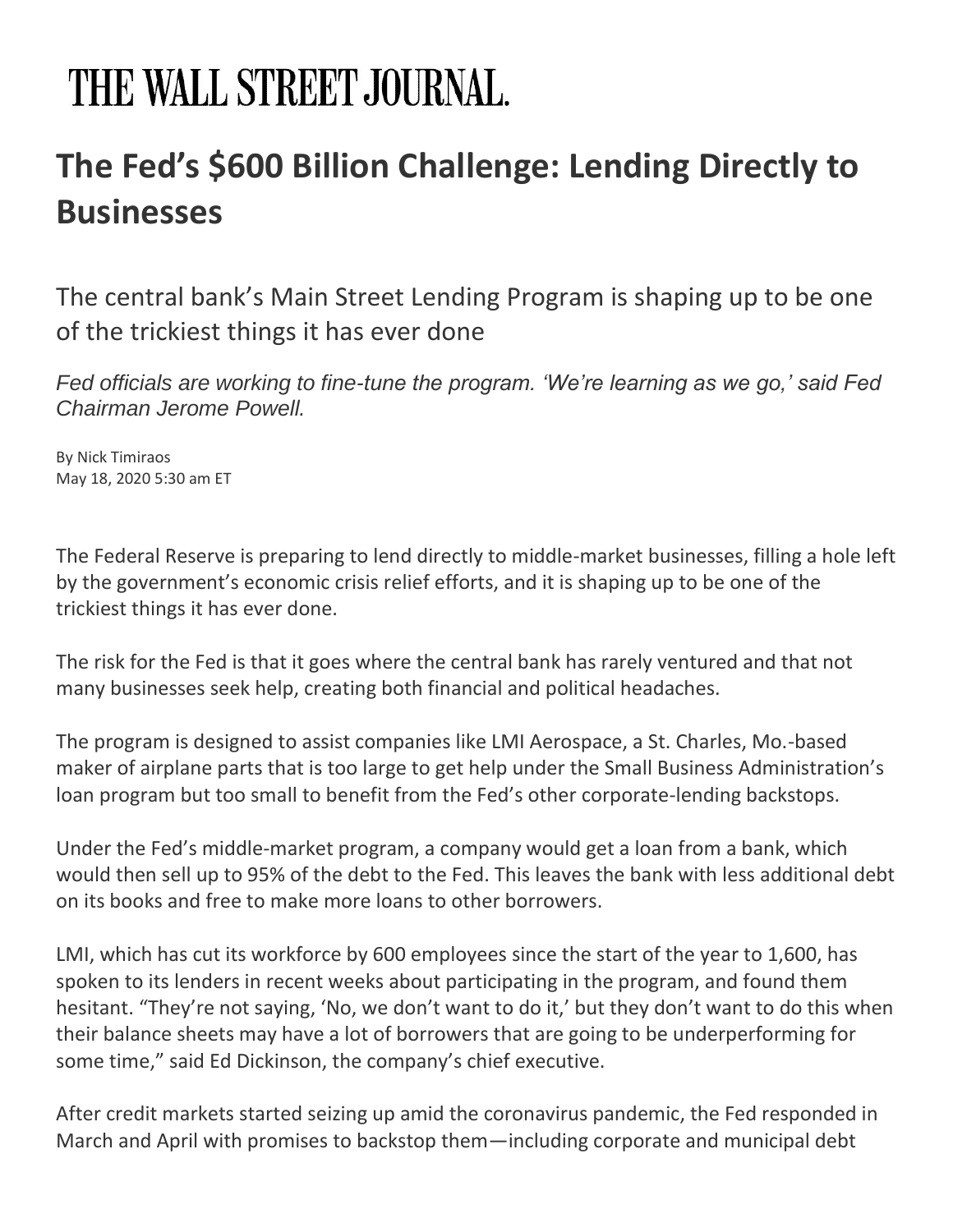markets—reducing borrowing costs and lifting stocks. Now, "its biggest challenges are making these programs work," said former Fed Chairman Ben Bernanke in an interview.

With the midsize business program, a key challenge is setting the terms so the Fed doesn't become a dumping ground for bad loans—but not so onerous that companies don't want to participate.

"The Main Street program is going to be tremendously complicated," said former Fed Chairwoman Janet Yellen. "One of the problems with this program is that it may turn out to be insufficiently generous."

The Fed is very sensitive to political blowback such as the criticism that surfaced after the 2008 financial crisis, when Washington's rescue of Wall Street avoided a deeper economic downturn but was assailed by lawmakers for not doing more to help Main Street. "It's very important if you're going to engage in this, that you get take-up," said Chicago Fed President Charles Evans.

Fed officials say they are working to fine-tune the program, including extending it to nonprofits. "We're learning as we go," said Fed Chairman Jerome Powell in an online forum last week.

The middle-market lending program grew out of discussions in March between Mr. Powell, Treasury Secretary Steven Mnuchin and lawmakers including Sen. Mark Warner (D., Va.), who proposed using the Fed to reach midsize businesses through the banking system that the central bank regulates.

The Fed is using special powers granted by Congress and the Hoover administration during the Great Depression to make loans in times declared to be "unusual and exigent." Between 1932 and 1936, the Fed lent \$1.5 million to 123 businesses, or around \$28 million adjusted for inflation. The largest loan—of \$300,000—was made to a typewriter manufacturing company.

The \$2 trillion [coronavirus relief legislation](https://www.wsj.com/articles/house-lawmakers-race-to-washington-to-ensure-coronavirus-stimulus-passes-11585318472?mod=article_inline) enacted in March, the so-called Cares Act, provided \$454 billion for the Treasury to invest in different lending programs run by the Fed; as a rule, the central bank won't make loans that puts its own capital at risk.

Mr. Mnuchin agreed last month to provide \$75 billion to cover losses in the Main Street Lending Program, and the Fed says that will allow the central bank to extend up to \$600 billion in loans. Mr. Mnuchin has said the Treasury would put up more funds if they are needed.

The Main Street program is open to companies with up to 15,000 employees or less than \$5 billion in revenue last year. More than 19,000 U.S. firms had between 500 and 15,000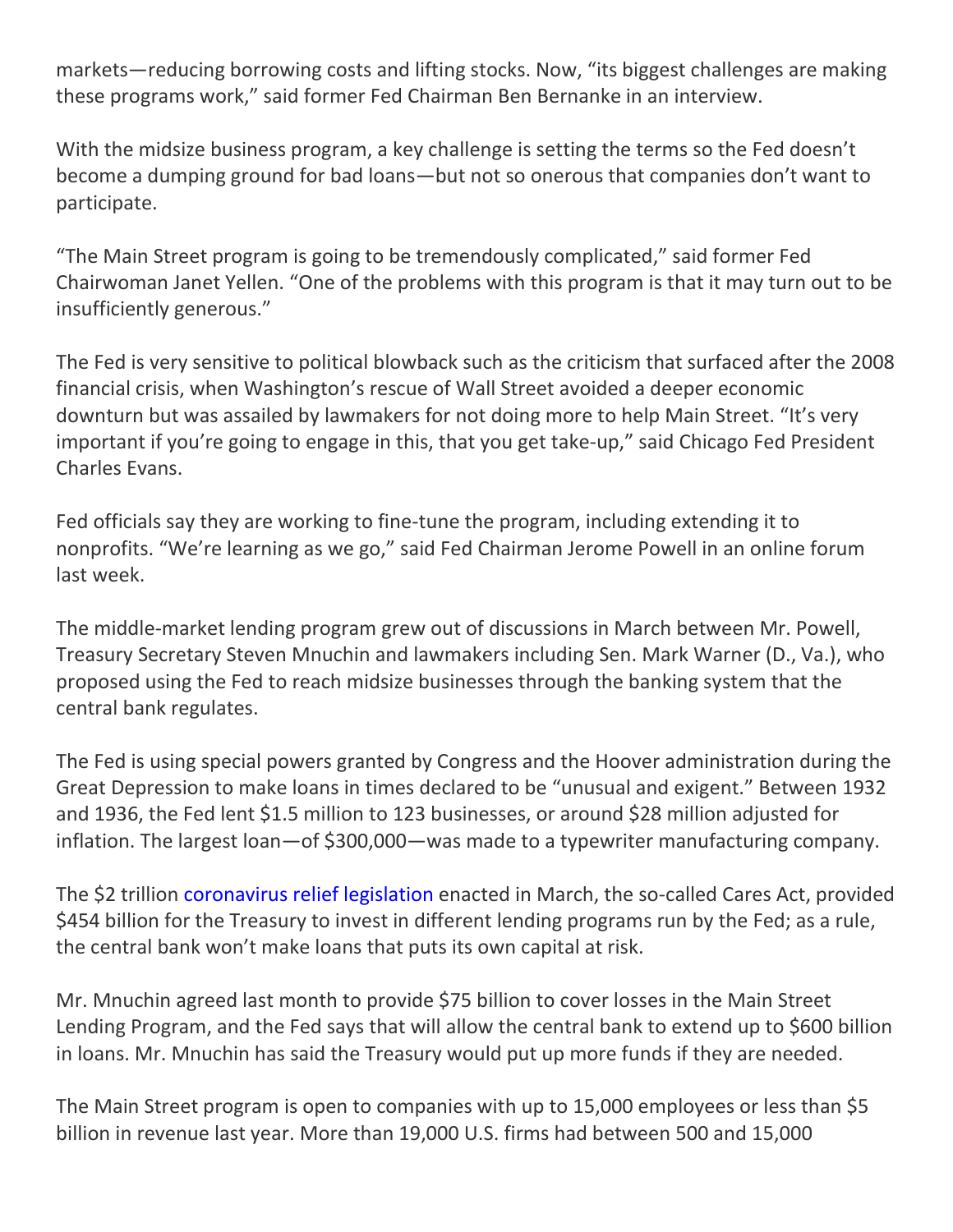employees in 2017, and they collectively employed between 30 million and 40 million Americans, according to Census Bureau data.

Banks can lend up to \$25 million in new loans or refinance up to \$200 million in an existing loan if a firm's total debt, relative to its 2019 earnings, is below certain thresholds. Borrowers face restrictions on executive compensation and distributions to shareholders.

Sen. Warner said he urged Mr. Powell to incorporate loan forgiveness into the program, but that Mr. Powell said the Fed isn't legally able to turn its loans into grants. Mr. Warner said he has also urged the Treasury Department to consider its \$75 billion investment as money that won't be repaid.

"Most of my colleagues presumed that all of the Cares money would be spent and not recouped," said Mr. Warner. "What happens if this facility is set up and nobody comes? It's a valid concern."

Outside economists have said the Fed could loosen eligibility terms or lower the rate it charges borrowers, providing somewhat more in subsidy, if the Treasury Department signaled greater willingness to absorb losses.

The Fed modified the initial terms of the program last month to allow larger firms and those with somewhat larger debt loads to qualify.

While those are positive steps, "they still have left in place a default bias against assuming too much risk in this program, and as long as that bias is in place, they're sending the wrong signal to banks about making these loans," said David French, senior vice president of government relations at the National Retail Federation, a trade group that counts thousands of retailers as members.

Mr. Mnuchin said the mere announcement of the Fed's lending programs has already succeeded in opening up lending markets. "I don't view the success of Main Street as whether we originate \$50 billion or \$500 billion. The measure of success is, 'Do companies have access to capital, either through the facilities or the banks?' " he said in an interview.

Mr. Mnuchin said the Treasury has modeled scenarios in which it makes a return on the taxpayer's investment and scenarios in which it loses money. "We're not investing money the way a pension fund would invest money," he said. If the economy deteriorates, "of course we would expect to lose money in those cases."

For aircraft-parts maker LMI, the Fed's terms—up to \$25 million at a rate of 3 percentage points above short-term interbank lending rates—are "reasonably attractive," said Mr.